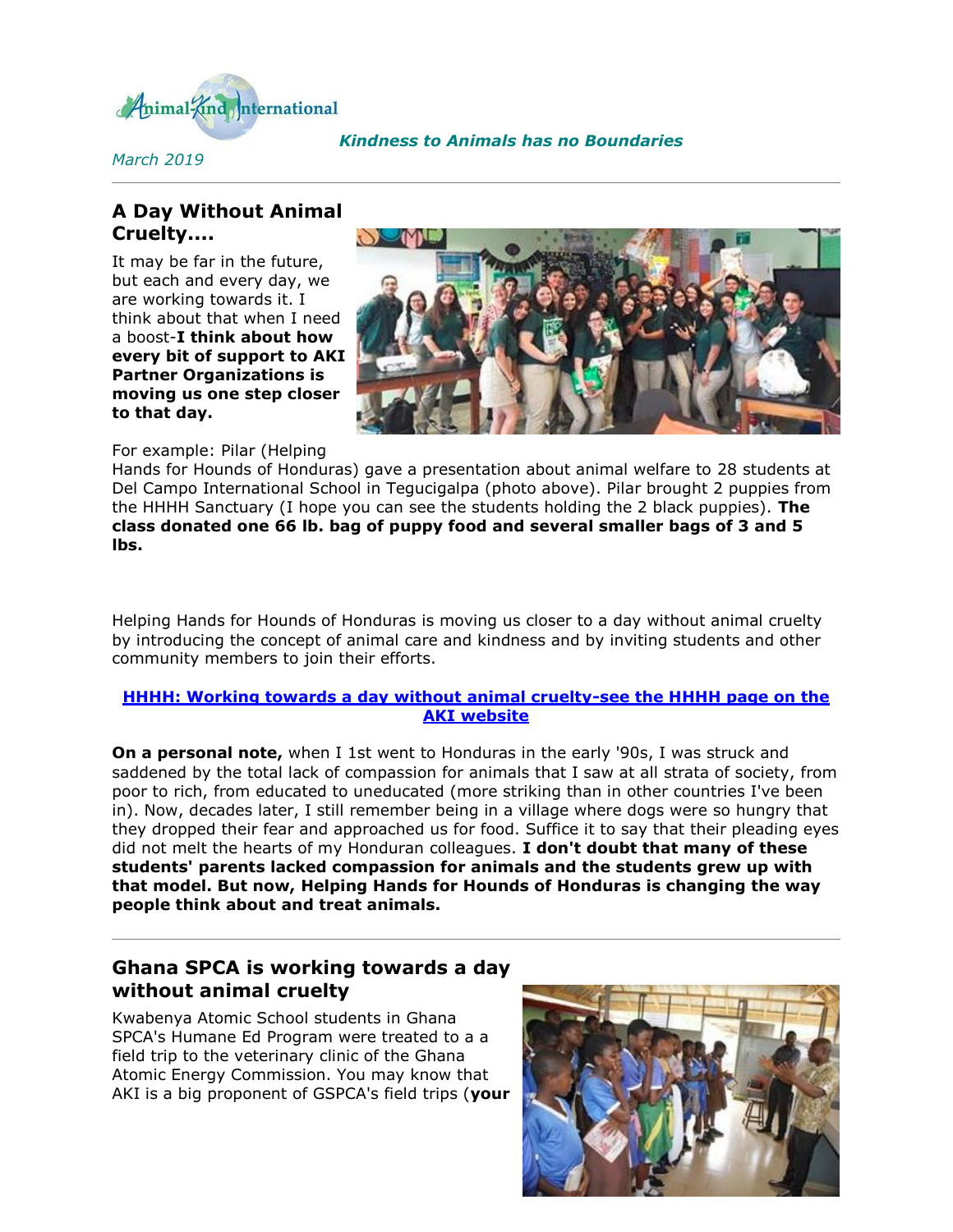#### **donations fund 100% of the cost of the trips and we encourage GSPCA to take each Humane Ed class on at least one field trip/session**).

This was the 1st field trip that included a police officer, Chief Inspector Michael Broni, who explained pet owners' responsibilities to their pets (**moving towards a day without animal cruelty....I remember when Ghana's police officers didn't consider animal issues as crimes and would consider it beneath them to discuss the topic...some things are changing for the better!**).

Dr. Maxwel gave an overview of what veterinarians do; he pledged to make special arrangements so that for their next visit, the students could see animals undergoing veterinary treatments; and he encouraged students to consider choosing veterinary sciences as a career.

#### **[GSPCA's AKI-supported field trips are priceless!-see the GSPCA page on the AKI](http://cts.vresp.com/c/?AnimalKindInternatio/aec1770ba6/f33df9aebc/1fba6b95eb)  [website](http://cts.vresp.com/c/?AnimalKindInternatio/aec1770ba6/f33df9aebc/1fba6b95eb)**

# **[The AKI Blog \(March\)](http://cts.vresp.com/c/?AnimalKindInternatio/aec1770ba6/f33df9aebc/ec6f23b695)**

Read about how AKI Partner Organizations have used your donations:

- AKI Support to Save the Animals-Armenia (winter 2018)
- Ghana SPCA Expands their Humane Ed Program & Aluizah Gets a Puppy!
- Uganda SPCA Relies on AKI Donors (photo right: these kids are *over the moon* with joy about their new kitty family member from the USPCA Haven!)
- How Helping Hands for Hounds of Honduras uses Your Donations to AKI



### **[READ THE AKI BLOG TO FIND OUT HOW YOUR DONATIONS TO AKI USED](http://cts.vresp.com/c/?AnimalKindInternatio/aec1770ba6/f33df9aebc/b6dc367763)**

## **A Day Without Animal Cruelty: here's how your donations are bringing that day 1 step closer**

Now, you can see-at a glance-how each AKI Partner Organization used your donations in 2018 (right, Uganda SPCA pie chart). **[Just go to the](http://cts.vresp.com/c/?AnimalKindInternatio/aec1770ba6/f33df9aebc/ab65ebff46)  [AKI website](http://cts.vresp.com/c/?AnimalKindInternatio/aec1770ba6/f33df9aebc/ab65ebff46)**and then to each of our Partner's pages and you'll see pie charts from 2016-2018 how your donations were spent-at a glance.

**[Check out our March brief](http://cts.vresp.com/c/?AnimalKindInternatio/aec1770ba6/f33df9aebc/194ea052a5)** for a few more updates about what our Partner Organizations are doing. You'll find info and pictures from:

 Have A Heart-Namibia (how AKI funds helped during March);